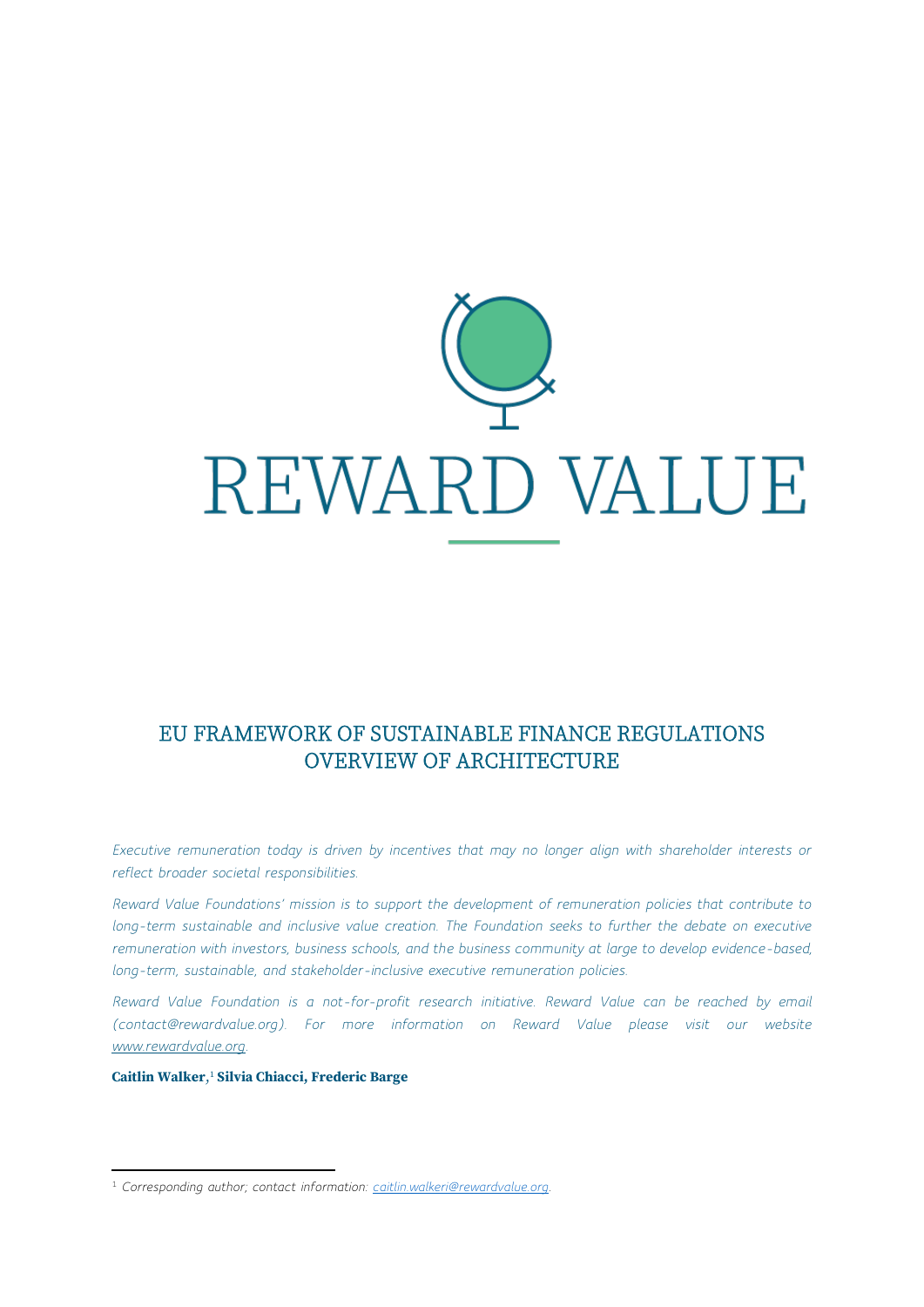Over the past few years, 'sustainability' has established itself as a critical factor for consideration in the world of business. Indeed, its selection as the central theme for the 2020 World Economic Forum at Davos is illustrative of this fact<sup>2</sup>. However, this importance has also at once been diluted by the lack of substance with which one could possibly measure sustainability in a given context<sup>3</sup>. It is with this in mind, that the latest and upcoming regulations not only in the European Union ("EU") but worldwide, are a welcome inception of change.

The development of the EU framework of sustainable finance regulations is also an important building block for improved executive remuneration.

Addressing climate and social inequalities is key for a sustainable future for generations to come. The EU regulations aim to stimulate the business and investment communities to make responsible and sustainable investment for the long-term future and therewith support the needed transition to a regenerative economy operating within the carrying capacity of nature and society. As it is important to stimulate businesses and investors by means of this EU framework of sustainable finance, it is also essential that executives are properly incentivised to lead the transition. Current executive pay structures are often too much focused on short-term financial gains instead of stimulating long-term sustainable value creation for stakeholders and shareholders<sup>4</sup>. In order to effectively redesign executive remuneration, harmonized disclosures on sustainability, establishing transparency on sustainable progress is dearly needed. This allows businesses to set better goals on material ESG topics, supports the analysis of sustainable impact and gives shareholders and stakeholders insight in business progress and corporate leadership. As Reward Value, we believe executive remuneration, if structured well, can function as a catalyst for change. It is therefore needed that transparency and harmonisation is reached and mandatory reporting obligations are given to the investment and business communities. We therefore welcome the EU developments and seek to effectively incorporate these regulations in modernized executive remuneration design.

This is the first of our Background Note series on the Sustainable Finance regulations in the EU, a set of publications aimed at clarifying the current legal developments in this domain. In this first edition, a brief overview of the architecture of such regulation will be provided. The following pieces will provide deep-dives into each piece of legislation - namely, as currently foreseen, the EU Taxonomy<sup>5</sup>, Sustainable Finance Disclosure Regulation<sup>6</sup> ("SFDR"), the Corporate Sustainability Reporting Directive<sup>7</sup> ("CSRD"), and the proposal for a Directive on corporate sustainability due diligence<sup>8</sup> ("CSDD"). Other pieces in this same series will illuminate relevant topics such as Reporting Standards, and the bodies that develop them. These deep dives will provide insight not only into the thinking behind and practical aspects of the regulations, but also in what way these reforms have contributed (or not) to the development of a better system of executive remuneration.

On 1 December 2019, the European Commission published the European Green Deal – an ambitious set of policy responses to the 2015 Paris Agreement, which brought together 194 countries and the collective European Union in a series of promises aimed at tackling climate change on a global scale<sup>9</sup>. At the heart of the European Green Deal is the future of the economy. The climate goals of the

<sup>&</sup>lt;sup>2</sup> European Union, Regulation (EU) 2020/852 of the European Parliament and of the Council of 18 June 2020 on the establishment of a framework to facilitate sustainable investment, and amending Regulation (EU) 2019/2088, Recital 30. <sup>3</sup> European Union, Regulation (EU) 2020/852 of the European Parliament and of the Council of 18 June 2020 on the establishment of a framework to facilitate sustainable investment, and amending Regulation (EU) 2019/2088, Recital 30. <sup>4</sup> European Union, Regulation (EU) 2020/852 of the European Parliament and of the Council of 18 June 2020 on the establishment of a framework to facilitate sustainable investment, and amending Regulation (EU) 2019/2088, Recital 30. <sup>5</sup> European Union, Regulation (EU) 2020/852 of the European Parliament and of the Council of 18 June 2020 on the establishment of a framework to facilitate sustainable investment, and amending Regulation (EU) 2019/2088, Recital 30. <sup>6</sup> European Union, Regulation (EU) 2020/852 of the European Parliament and of the Council of 18 June 2020 on the establishment of a framework to facilitate sustainable investment, and amending Regulation (EU) 2019/2088, Recital 30. <sup>7</sup> European Union, Regulation (EU) 2020/852 of the European Parliament and of the Council of 18 June 2020 on the establishment of a framework to facilitate sustainable investment, and amending Regulation (EU) 2019/2088, Recital 30. 8 European Union, Regulation (EU) 2020/852 of the European Parliament and of the Council of 18 June 2020 on the establishment of a framework to facilitate sustainable investment, and amending Regulation (EU) 2019/2088, Recital 30. <sup>9</sup> European Union, Regulation (EU) 2020/852 of the European Parliament and of the Council of 18 June 2020 on the establishment of a framework to facilitate sustainable investment, and amending Regulation (EU) 2019/2088, Recital 30.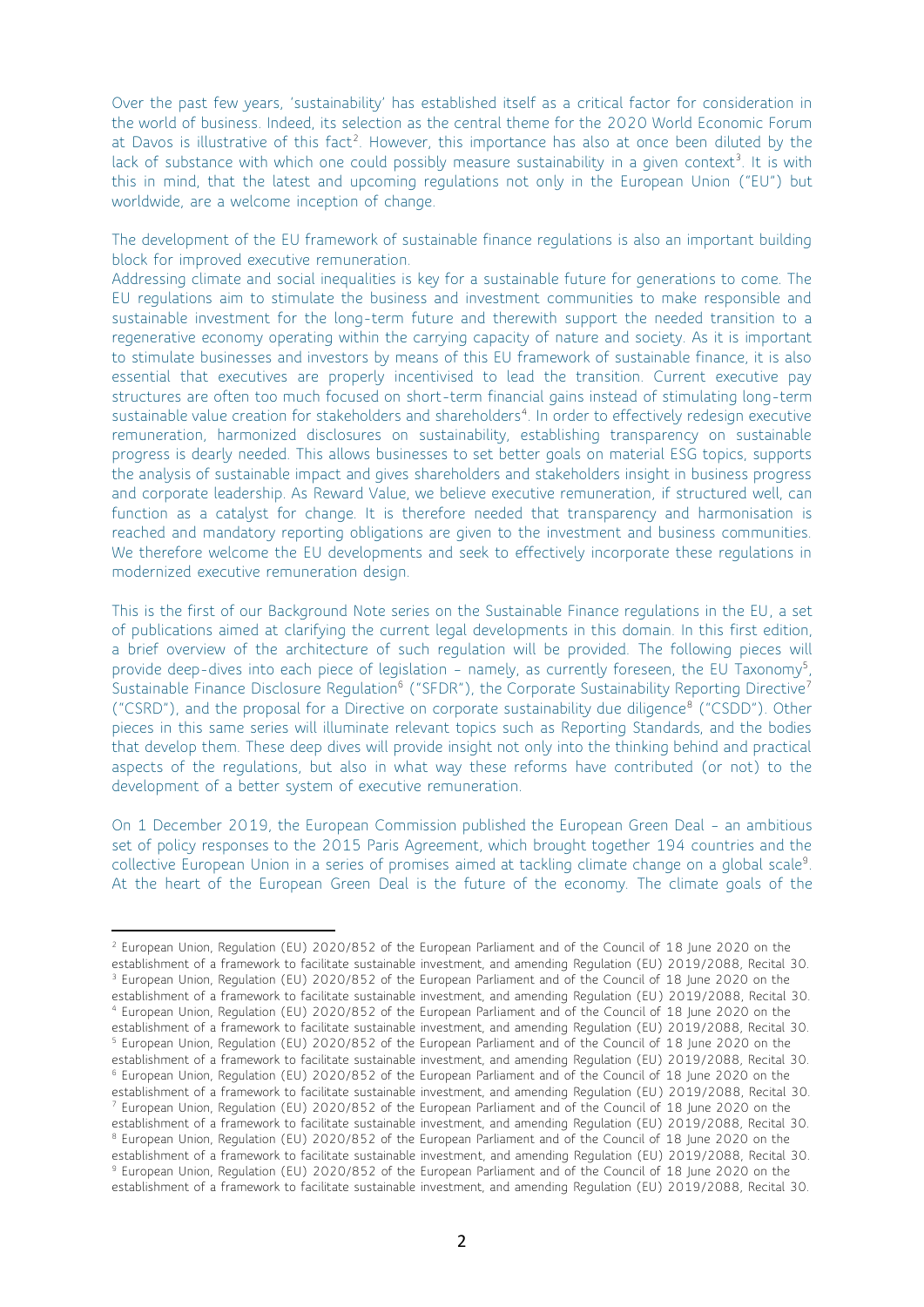European Union and its member states are only achievable in a paradigm where the choices, distribution and use of resources are more sustainable<sup>10</sup>.

An integral part of the Green Deal is the challenge of securing finance to support the transition towards an economy that would support efforts in combating climate change. According to a communication by the Commission to other EU institutions, 2016 levels of investment towards sustainable initiatives indicated a "gap of almost EUR 180 billion". <sup>11</sup> To this end, ten 'actions' were set out, divided into the categories of 'Reorienting capital flows towards a more sustainable economy'; 'Mainstreaming sustainability into risk management' and 'Fostering transparency and long-termism'. <sup>12</sup> These ten actions are as follows:

- 1. "Establishing a clear and detailed EU taxonomy, a classification system for sustainable activities
- 2. Creating an EU Green Bond Standard and labels for green financial products
- 3. Fostering investment in sustainable projects
- 4. Incorporating sustainability in financial advice
- 5. Developing sustainability benchmarks
- 6. Better integrating sustainability in ratings and market research
- 7. Clarifying asset managers' and institutional investors' duties regarding sustainability
- 8. Introducing a 'green supporting factor' in the EU prudential rules for banks and insurance companies
- 9. Strengthening sustainability disclosure and accounting rule-making
- 10. Fostering sustainable corporate governance and attenuating short-termism in capital markets."<sup>13</sup>

Different economic actors are addressed by each of these actions. The participation of corporate society, financial institutions, and investors, plays an important role in ensuring that economic activity is not only sustainable, but that the financing of sustainable activities is prioritised over that of traditional, pollutive or socially harmful initiatives<sup>14</sup>.

The goal is to engage each entity in the financial system, whether private or public, in the restructuring of the role that sustainability plays in their sector, so that its adoption across the entire system can be better secured as a functional reality of our economy. In the context of the EU's goals regarding climate change and sustainability as a whole: these actions in practical terms 'put the money where the mouth is'.

Of these ten actions, several are already in motion – for example, (4) – 'Incorporating sustainability in financial advice' and (7) – 'Clarifying asset managers' and institutional investors' duties regarding sustainability'; both these actions can be said to have been at least partially addressed by the introduction of the SFDR, which came into effect on March 10, 2021. <sup>15</sup> The Green Bond is another project already in motion.<sup>16</sup> Others, such as (1) - 'Establishing a clear and detailed EU taxonomy, a classification system for sustainable activities', are a work in progress, with some parts already published and active. <sup>17</sup> Others, still, like (9) – 'Strengthening sustainability disclosure and accounting rule-making' and to a lesser extent, (10) – 'Fostering sustainable corporate governance and

<sup>&</sup>lt;sup>10</sup> European Union, Regulation (EU) 2020/852 of the European Parliament and of the Council of 18 June 2020 on the establishment of a framework to facilitate sustainable investment, and amending Regulation (EU) 2019/2088, Recital 30. <sup>11</sup> European Union, Regulation (EU) 2020/852 of the European Parliament and of the Council of 18 June 2020 on the establishment of a framework to facilitate sustainable investment, and amending Regulation (EU) 2019/2088, Recital 30.

<sup>&</sup>lt;sup>12</sup> European Union, Regulation (EU) 2020/852 of the European Parliament and of the Council of 18 June 2020 on the establishment of a framework to facilitate sustainable investment, and amending Regulation (EU) 2019/2088, Recital 30. <sup>13</sup> *Idem*, 16–18.

<sup>&</sup>lt;sup>14</sup> European Union, Regulation (EU) 2020/852 of the European Parliament and of the Council of 18 June 2020 on the establishment of a framework to facilitate sustainable investment, and amending Regulation (EU) 2019/2088, Recital 30. <sup>15</sup> European Union, Regulation (EU) 2020/852 of the European Parliament and of the Council of 18 June 2020 on the establishment of a framework to facilitate sustainable investment, and amending Regulation (EU) 2019/2088, Recital 30.

<sup>&</sup>lt;sup>16</sup> European Union, Regulation (EU) 2020/852 of the European Parliament and of the Council of 18 June 2020 on the establishment of a framework to facilitate sustainable investment, and amending Regulation (EU) 2019/2088, Recital 30.

<sup>&</sup>lt;sup>17</sup> European Union, Regulation (EU) 2020/852 of the European Parliament and of the Council of 18 June 2020 on the establishment of a framework to facilitate sustainable investment, and amending Regulation (EU) 2019/2088, Recital 30.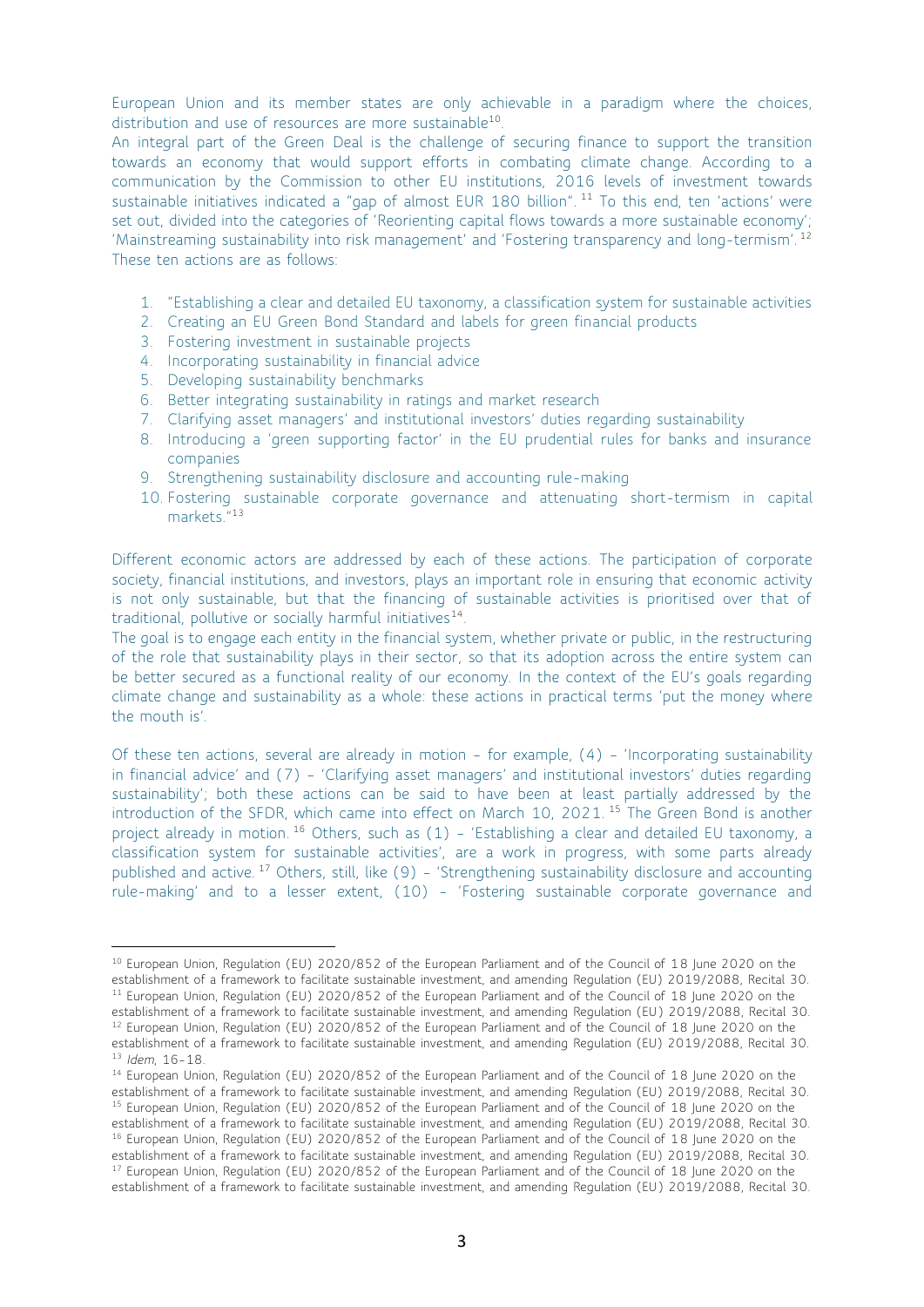attenuating short-termism in capital markets' are the subject of the recent draft proposal of the CSRD, currently undergoing final legislative negotiations. 18

## **ARCHITECTURE**

The legislation forming part of this package, as well as their subordinate Acts (some already effective, some waiting in the wings) will not exist in isolation but rather form part of an interactive framework, the architecture of which shall be discussed presently.



<sup>&</sup>lt;sup>18</sup> European Union, Regulation (EU) 2020/852 of the European Parliament and of the Council of 18 June 2020 on the establishment of a framework to facilitate sustainable investment, and amending Regulation (EU) 2019/2088, Recital 30.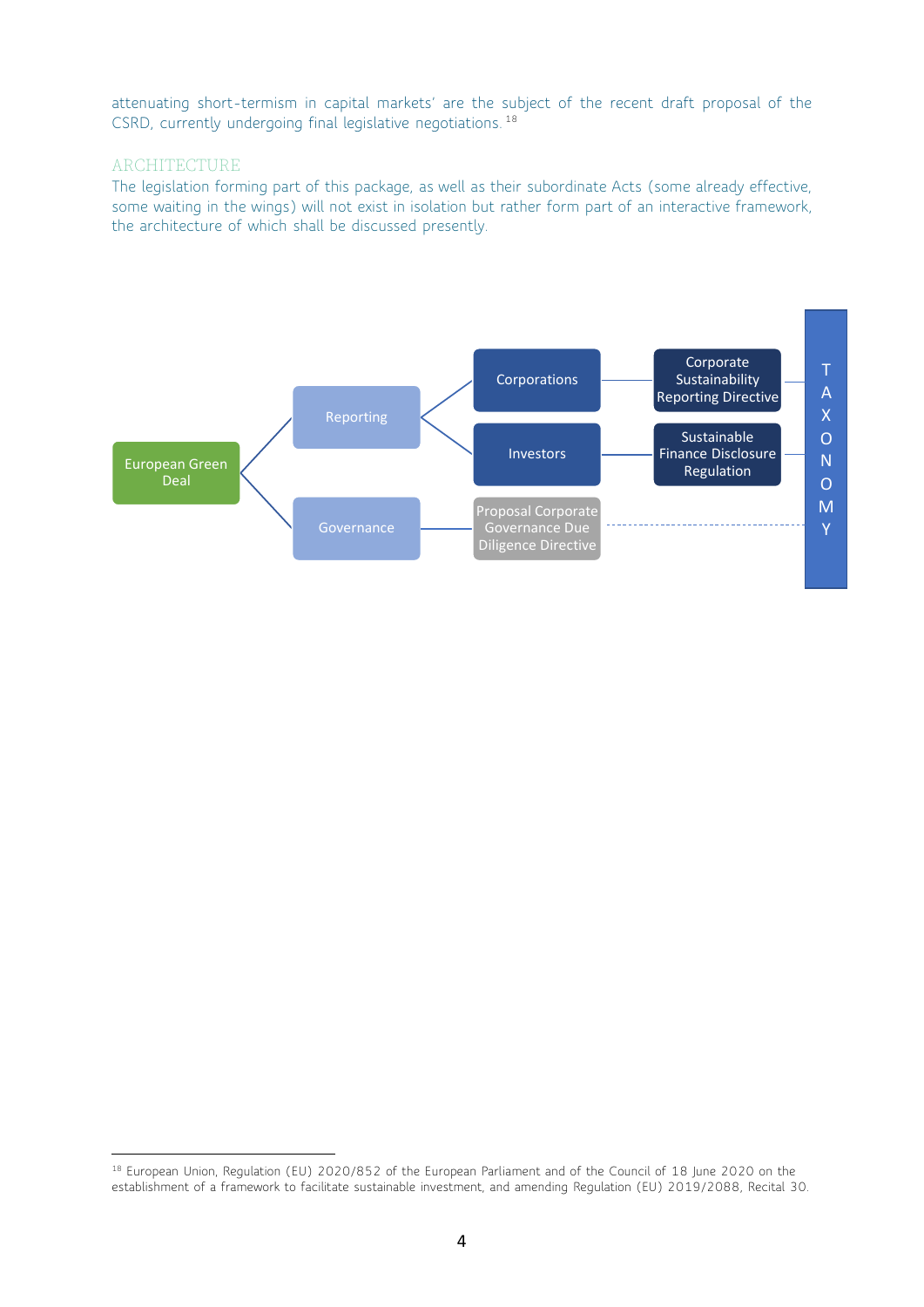#### EU Taxonomy

The goal of the EU taxonomy to provide a classification system for what qualifies as sustainable, is a key element in this equation.<sup>19</sup> By engaging experts in the formulation of a common language to inform sustainability efforts, corporate actors and stakeholders can be held to a more reliable standard, thereby "creat[ing] security for investors, protect[ing] private investors from greenwashing, help[ing] companies to plan the transition, mitigat[ing] market fragmentation and eventually help[ing] shift investments where they are most needed".<sup>20</sup>

The Taxonomy takes the form of a guiding Regulation (the Taxonomy Regulation) and Delegated Acts. While the former focuses on the main legal aspects of the tool, as well as several minimum safeguards, the Delegated Acts provide 'technical screening criteria' for economic activities concerning specific areas of concern.<sup>21</sup> The first Delegated Act, for example, defines specific parameters on climate adaptation and mitigation.<sup>22</sup> In this context, the tool as a whole acts as a kind of dictionary which can be referred to by consumers, corporate actors, and investors.

The two latter categories are currently the only persons under pressure – and indeed in most cases, obligation, to make use of this tool, due to the recently adopted SFDR, and pre-existing Non-Financial Reporting Directive<sup>23</sup> ("NFRD").<sup>24</sup> In time, the NFRD will be replaced by the CSRD, thereby also expanding its scope of compliance.<sup>25</sup>

Two important guiding principles for the Sustainable Finance project were coined during the formulation of the Taxonomy, namely those of 'substantial contribution' and 'do no significant harm'. 26 In addition to and above all other criteria that may be imposed on a certain economic activity, it can only ever be classified as 'sustainable' if it makes a substantial contribution to the prescribed environmental or social objectives, as well as doing no significant harm to any of those objectives.<sup>27</sup> The duality of this requirement, in that the economy activity must both significantly contribute to one or more of the objectives while doing no significant harm to any others, is an important innovation in sustainability regulation.

Another important development in this field is that of the Social Taxonomy, which, like its environmental counterpart, will be created with the aim of creating a common language around which economic activities contribute to the social objectives.<sup>28</sup> While the Taxonomy Regulation covers various "minimum safeguards", the Social Taxonomy envisaged by the Platform on Sustainable Finance will go one further by incorporating better working conditions, more sustainable living communities, and access to healthcare and housing, to name only but a few of the objectives.<sup>29</sup>

<sup>&</sup>lt;sup>19</sup> European Commission, Communication from the Commission to the European Parliament, the European Council, the Council, the European Central Bank, the European Economic and Social Committee and the Committee of the Regions: Action Plan: Financing Sustainable Growth, 4.

<sup>20</sup> European Union, 'EU Taxonomy for Sustainable Activities'.

<sup>&</sup>lt;sup>21</sup> European Union, Regulation (EU) 2020/852 of the European Parliament and of the Council of 18 June 2020 on the establishment of a framework to facilitate sustainable investment, and amending Regulation (EU) 2019/2088, sec. 3(d). <sup>22</sup> 'Commission Delegated Regulation (EU) 2021/2139 of 4 June 2021 Supplementing Regulation (EU) 2020/852 of the European Parliament and of the Council by Establishing the Technical Screening Criteria for Determining the Conditions under Which an Economic Activity Qualifies as Contributing Substantially to Climate Change Mitigation or Climate Change Adaptation and for Determining Whether That Economic Activity Causes No Significant Harm to Any of the Other Environmental Objectives (Text with EEA Relevance)', 442 OJ L § (2021), Recitals 3–4, http://data.europa.eu/eli/reg\_del/2021/2139/oj/eng.

<sup>&</sup>lt;sup>23</sup> European Union, 'Directive 2014/95/EU of the European Parliament and of the Council of 22 October 2014 Amending Directive 2013/34/EU as Regards Disclosure of Non-Financial and Diversity Information by Certain Large Undertakings and Groups' (2014), https://doi.org/10.1108/medar-06-2019-0504.

<sup>&</sup>lt;sup>24</sup> )European Supervisory Authorities, 'Final Report on Draft Regulatory Technical Standards' (European Supervisory Authorities, 22 October 2021), 3, https://www.esma.europa.eu/sites/default/files/library/jc\_2021\_50\_-

\_final\_report\_on\_taxonomy-related\_product\_disclosure\_rts.pdf; European Union, Regulation (EU) 2020/852 of the European Parliament and of the Council of 18 June 2020 on the establishment of a framework to facilitate sustainable investment, and amending Regulation (EU) 2019/2088, sec. 8.

<sup>&</sup>lt;sup>25</sup> European Commission, 'Questions and Answers: Corporate Sustainability Reporting Directive Proposal', Text, European Commission, 21 April 2021, https://ec.europa.eu/commission/presscorner/detail/en/QANDA\_21\_1806.

<sup>&</sup>lt;sup>26</sup> European Union, Regulation (EU) 2020/852 of the European Parliament and of the Council of 18 June 2020 on the establishment of a framework to facilitate sustainable investment, and amending Regulation (EU) 2019/2088, Recital 54.<br><sup>27</sup>European Commission (2019) "Spotlight on Taxonomy" (available at <sup>27</sup>European Commission (2019) "Spotlight on Taxonomy" (available at [https://ec.europa.eu/info/sites/default/files/business\\_economy\\_euro/banking\\_and\\_finance/documents/sustainable-finance](https://ec.europa.eu/info/sites/default/files/business_economy_euro/banking_and_finance/documents/sustainable-finance-taxonomy-spotlight_en.pdf)[taxonomy-spotlight\\_en.pdf\)](https://ec.europa.eu/info/sites/default/files/business_economy_euro/banking_and_finance/documents/sustainable-finance-taxonomy-spotlight_en.pdf) page 1-3.

<sup>&</sup>lt;sup>28</sup> Platform on Sustainable Finance, 'Final Report on Social Taxonomy', 2022, 6.

<sup>29</sup> *Idem*, 7–8.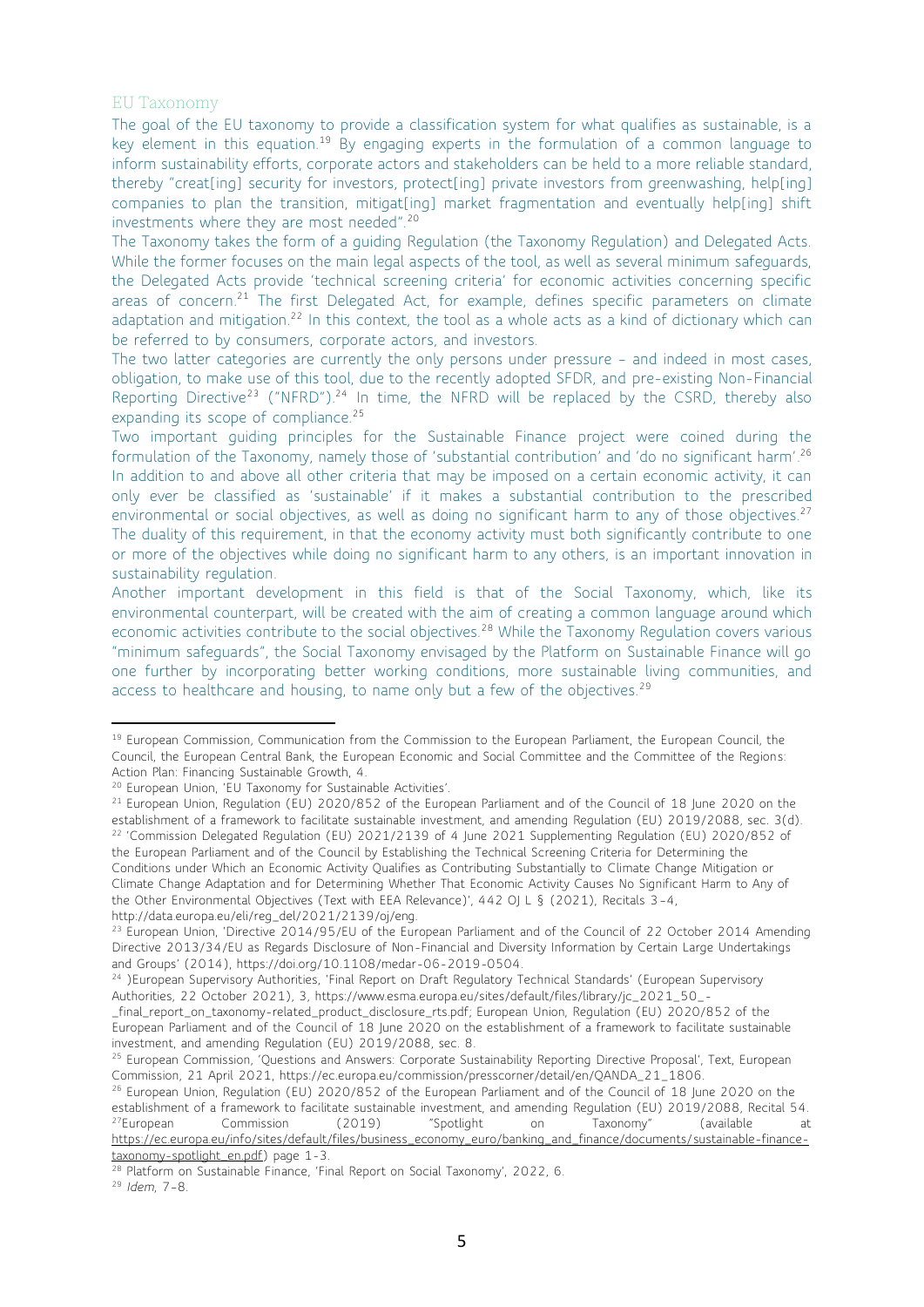### SFDR

Under the SFDR, which came into effect on 10 March 2021, investors and other so-called 'financial market participants' (a category defined under the Regulation itself) are obliged to enhance transparency regarding their investment processes and products, irrespective of whether the entity is expressly focused on ESG or not.<sup>30</sup>

The regulation has various dates of commencement for its different provisions. The legal and business community accordingly speaks of a Level 1 and 2, the former covering the classification of the firm (discussed below) as well as principal adverse impacts, and the latter obliging disclosure on specific regulatory technical standards.<sup>31</sup>

As aforementioned, Level 1 focuses primarily on the entity of the financial market participant itself – for example, its process of identifying sustainability risks, the impact of those risks on investment decisions of the entity, as well as – and perhaps most importantly for our purposes: the alignment of remuneration policies with sustainability risks and objectives. Participants must also classify their products in terms of the prescribed categories: <sup>32</sup>

- 1. Article 8 (those that promote social or environmental characteristics);
- 2. Article 9 (those that have social or environmental objectives); and
- 3. 'other'.

While this 'other' category is not specifically set out in an article of the regulation, the financial market participant is obliged under paragraph 2 of Article 6 to make disclosures on the assessment of sustainability factors and risks of products irrespective of their orientation towards sustainability. Thus, where a product falls neither into Article 8 or 9, it will still be in the ambit of the SFDR under this obligation.<sup>33</sup> In this way, Article 6 sets out an obligation for participants to disclose where financial products might actively cause harm, or risk causing harm, to environmental or social objectives.

These provisions are already in effect, with the reference period for the majority of disclosures beginning in January 2022.<sup>34</sup> Firm disclosures regarding principal adverse impacts have been obligatory on websites since 30 June 2021.<sup>35</sup>

Level 2 of the SFDR goes into further detail on the entity and its principal adverse impacts, and also prescribes more detailed disclosures relating to the product line.<sup>36</sup>

Each disclosure on a product level and especially those in terms of Article 8 and 9, will need to show their alignment with the Taxonomy<sup>37</sup>. This element of the SFDR is currently delayed, its effective date having been pushed back to January 2023 due to delays in the development of the Regulatory Technical Standards, according to which disclosurs must be made<sup>38</sup>

<sup>&</sup>lt;sup>30</sup> Regulation (EU) 2019/2088 of the European Parliament and of the Council of 27 November 2019 on sustainabilityrelated disclosures in the financial services sector (Text with EEA relevance), Recital 13, Section 2(1).

<sup>31</sup> KPMG, 'SFDR - a Snapshot' (KPMG, March 2021), 1, https://assets.kpmg/content/dam/kpmg/ie/pdf/2021/03/iesustainable-finance-disclosure-reg-sfdr.pdf; Nicolas Pradel, 'European Commission clarifies SFDR Level 1 Requirements', Stibbe, 3 August 2021, https://www.stibbe.com/en/news/2021/august/european-commission-clarifies-sfdr-level-1 requirements.

<sup>&</sup>lt;sup>32</sup> European Union, Regulation (EU) 2020/852 of the European Parliament and of the Council of 18 June 2020 on the establishment of a framework to facilitate sustainable investment, and amending Regulation (EU) 2019/2088, secs 8–9. <sup>33</sup> *Idem*, sec. 6.

<sup>34</sup> European Union, sec. 20(3); World Favor, 'The SFDR: Current State and What to Expect', World Favor, 2021, https://blog.worldfavor.com/the-sfdr-current-state-and-what-to-expect.European Union, sec. 20(3); World Favor, 'The SFDR: Current State and What to Expect', World Favor, 2021, https://blog.worldfavor.com/the-sfdr-current-state-andwhat-to-expect.

<sup>&</sup>lt;sup>35</sup> Regulation (EU) 2019/2088 of the European Parliament and of the Council of 27 November 2019 on sustainabilityrelated disclosures in the financial services sector (Text with EEA relevance), sec. 4. An example of this disclosure can be found [here.](https://www.nordea.lu/documents/principal-adverse-impact-statement/PAIS_eng_INT.pdf/)

<sup>&</sup>lt;sup>36</sup> European Union, Regulation (EU) 2020/852 of the European Parliament and of the Council of 18 June 2020 on the establishment of a framework to facilitate sustainable investment, and amending Regulation (EU) 2019/2088, Recital 30. <sup>37</sup> European Union, Regulation (EU) 2020/852 of the European Parliament and of the Council of 18 June 2020 on the establishment of a framework to facilitate sustainable investment, and amending Regulation (EU) 2019/2088, Recital 30.

<sup>&</sup>lt;sup>38</sup> European Union, Regulation (EU) 2020/852 of the European Parliament and of the Council of 18 June 2020 on the establishment of a framework to facilitate sustainable investment, and amending Regulation (EU) 2019/2088, Recital 30.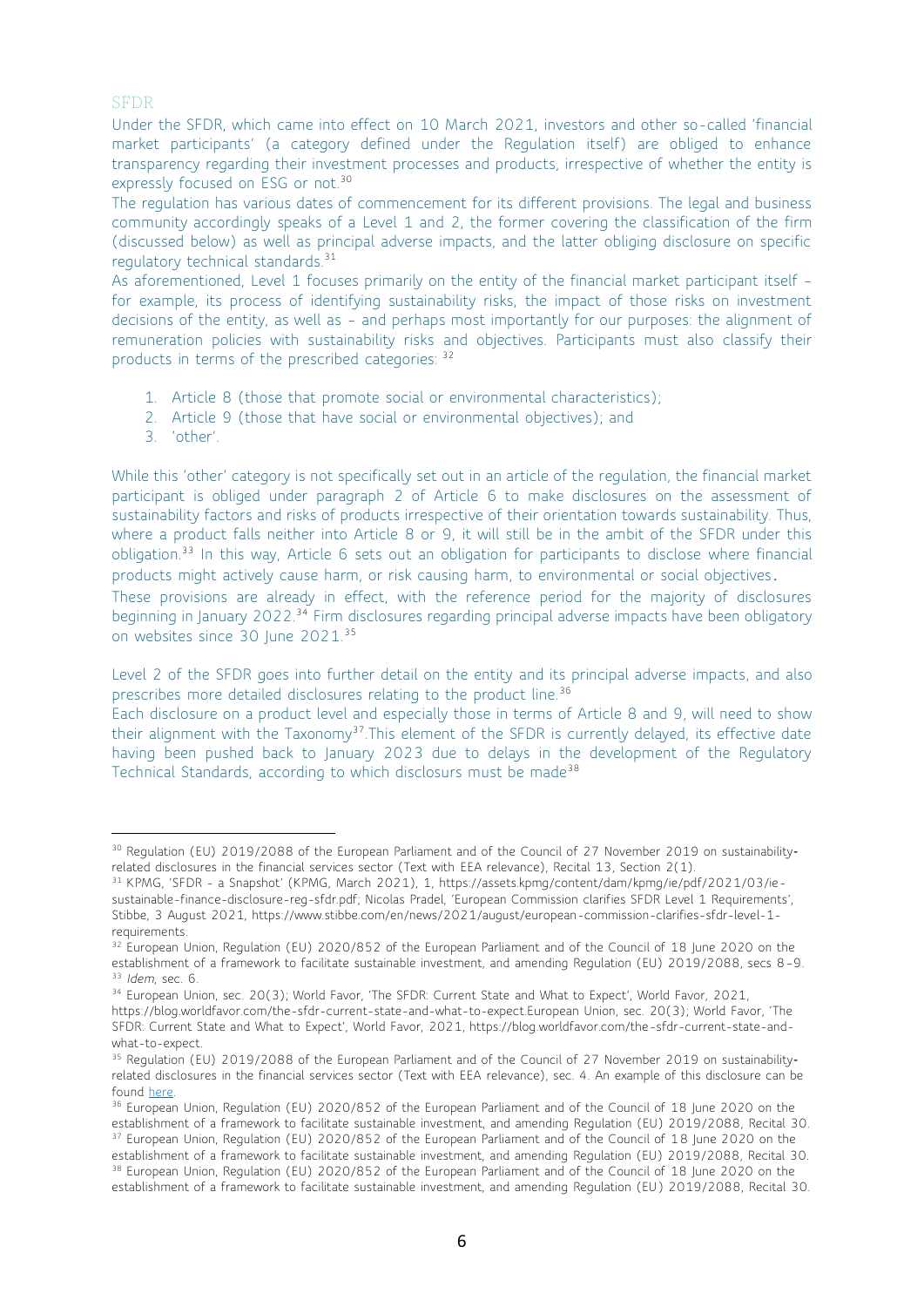### **CSRD**

The CSRD, by contrast, aims to improve the sustainability of the actual business behind the investments described above by obliging corporate entities to disclose key information about the way that their businesses are run.<sup>39</sup> In this, it is an overhaul of the NFRD, which was viewed by EU institutions as being stunted in its ability to enact the kind of urgent change that is needed across the corporate sector, due to the insufficiency, omissions, and ease of avoidance in the former reporting rules.40 Currently, under the NFRD, corporates are obliged to disclose on how various phenomena (environmental, societal or other) may impact on their business, but also how their business impacts on these phenomena in turn. <sup>41</sup> This element is called double materiality, and was a crucial innovation in the development of sustainability legislation. <sup>42</sup>

In this revamped Directive, while much of the objectives remain the same (reporting on various categories of non-financial information of the enterprise relevant to sustainability), various of the rules have changed. This includes:

- [The extension of] the scope to all large companies and all companies listed on regulated markets (except listed micro-enterprises)
- [The requirement of] the audit (assurance) of reported information
- [The introduction of] more detailed reporting requirements, and a requirement to report according to mandatory EU sustainability reporting standards
- [The requirement of] companies to digitally 'tag' the reported information, so it is machine readable and feeds into the European single access point envisaged in the capital markets union action plan".<sup>43</sup>

The centrepiece of these considerations is the drive towards the adoption of universal standards in order to enable better comparability and assurance by auditors, as well as to put sustainability on the same footing as financial information. These standards, colloquially referred to as the European Sustainability Reporting Standards, are currently in development by the European Financial Reporting Advisory Group ("EFRAG") and are expected to be released in draft format by mid-2022.<sup>44</sup>

Compliance with these obligations will once again rely on heavy reference to the Taxonomy and its Delegated Acts.<sup>45</sup> The CSRD and the SFDR will work hand-in-hand, as demonstrated by the European Commission's plan to integrate the sustainability reporting standards imposed on enterprises with the indicators of measurement under the SFDR Regulatory Technical Standards, and the intention that both these tools be consistent with the vocabulary of the Taxonomy.<sup>46</sup> The institutional investors will naturally rely on the accuracy and coherency of information disclosed by corporate entities in order to fulfil their own obligations under the SFDR. The sequence of these Directives therefore poses a temporary hurdle, in that information symmetries between market participants may be skewed until both the SFRD and the CSRD are active and in place, possibly causing disclosures made under the former to lack in quality or rigour in the interim.

The finalisation of the legislative text by the European Parliament and Council is currently underway. According to timelines produced by the Commission, should negotiations conclude by mid-2022, the

<sup>&</sup>lt;sup>39</sup> European Union, Regulation (EU) 2020/852 of the European Parliament and of the Council of 18 June 2020 on the establishment of a framework to facilitate sustainable investment, and amending Regulation (EU) 2019/2088, Recital 30. <sup>40</sup> European Commission (2021) "Questions and Answers: Corporate Sustainability Reporting Directive proposal" (available

at [https://ec.europa.eu/commission/presscorner/detail/en/qanda\\_21\\_1806\)](https://ec.europa.eu/commission/presscorner/detail/en/qanda_21_1806)

<sup>41</sup> European Union, Regulation (EU) 2020/852 of the European Parliament and of the Council of 18 June 2020 on the establishment of a framework to facilitate sustainable investment, and amending Regulation (EU) 2019/2088, Recital 30.

<sup>42</sup> European Union, Regulation (EU) 2020/852 of the European Parliament and of the Council of 18 June 2020 on the establishment of a framework to facilitate sustainable investment, and amending Regulation (EU) 2019/2088, Recital 30.

<sup>43</sup> European Commission, 'Corporate Sustainability Reporting'.

<sup>44</sup> European Financial Reporting Advisory Group, 'Status Report : Project Task Force on European Sustainability Reporting Standards (PTF-ESRS)', Status Report, 15 November 2021, 5,

https://www.efrag.org/Assets/Download?assetUrl=%2fsites%2fwebpublishing%2fSiteAssets%2f20211015%2520PTF-ESRS%2520status%2520report%2520(final).pdf.

<sup>45</sup> *Idem,* 16,23.

<sup>46</sup> European Commission, 'Questions and Answers: Corporate Sustainability Reporting Directive Proposal'.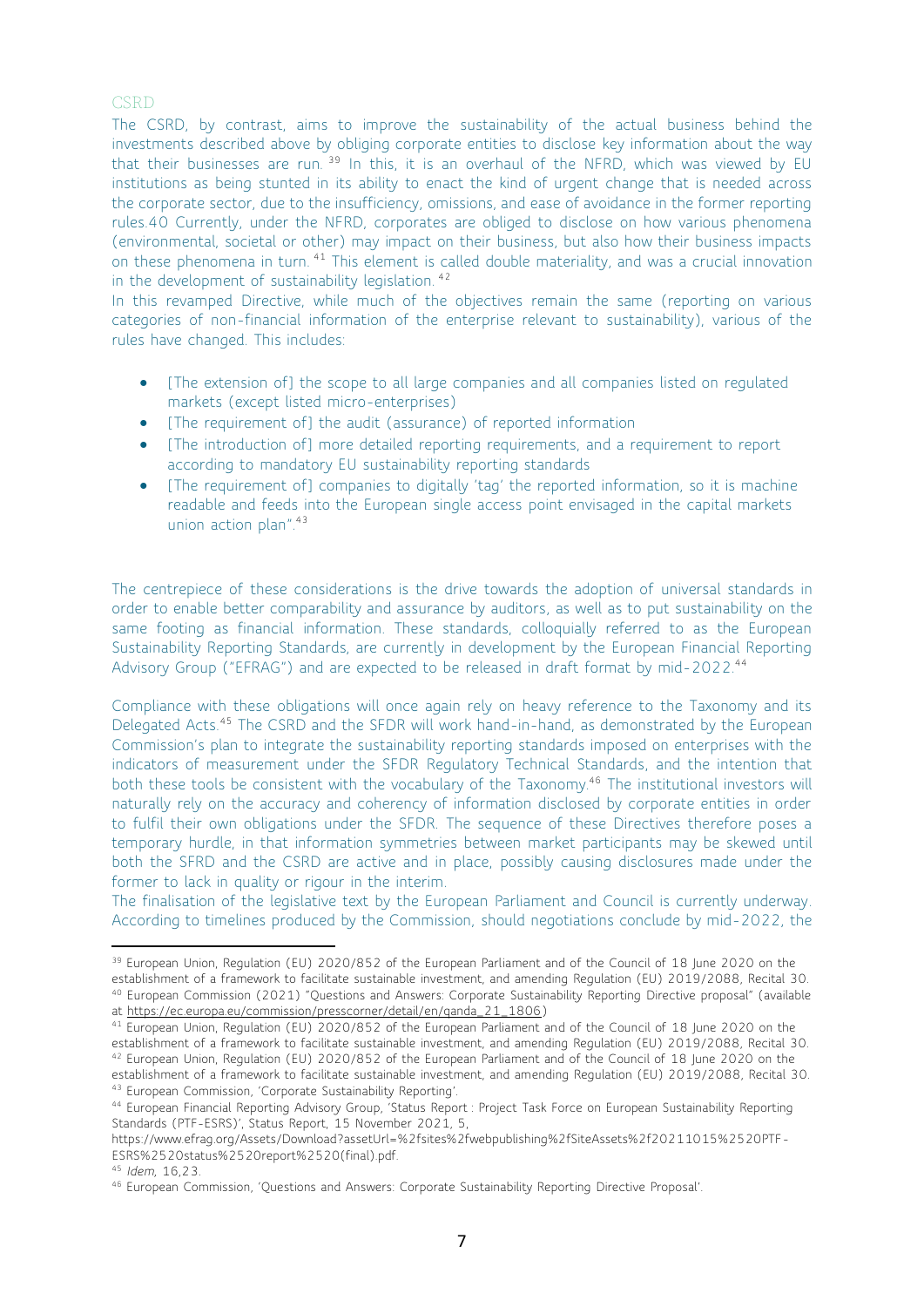first disclosures of companies in scope of the CSRD are expected in January 2024, covering the year 2023.<sup>47</sup>

#### Sustainable Corporate Governance

With several pieces of legislation enacted, and many more on the way, there is still much to be done in the Sustainable Finance project – and one key area remains relatively out of the spotlight. While there have been some developments on corporate governance (see, for example, our response to the open consultation period around the Commission's Sustainable Corporate Governance initiative<sup>48</sup>), current efforts fall short of earlier ambitions.

This is similarly noticeable in the lack of detail offered under point (10) of the Commission's 2018 Action Plan – 'Fostering sustainable corporate governance and attenuating short-termism in capital markets'. <sup>49</sup> While most points of the action plan are well-developed, with clear objectives and activities to be carried out, (10) is comparably short, vague and empty of any real commitment beyond research projects and publications.

While the need to tackle climate change and other related environmental issues is an urgent one, and – as aforementioned - redirecting capital towards these efforts is necessary, there can be no evolution towards a 'green' economy if it is not carried out in joint participation with all stakeholders – the People. The fact that the EU is cognisant of this reality is reflected in the creation of the Just Transition Mechanism, a fund intended to mitigate the socio-economic side-effects of the 'greening' of our economies.<sup>50</sup> However, the tackling of socio-economic issues goes beyond the distribution of funds.

The work of the Commission is supportive of a future economy which is regenerative and long-term oriented. As aforementioned, corporate entities form an integral part of these economic outcomes. Therefore, more must be done to change the way that corporations interact with their stakeholders, as well as the way that risk is distributed throughout these enterprises so that when the economic transition comes, it truly leaves no one behind. Reforms in corporate governance are therefore vital in order to support these other legislative changes.

### Our Mission

Reward Value is a not-for-profit foundation seeking to modernise the way in which executive remuneration is measured and distributed in an effort to reform corporate purpose and its externalities. Our mission goes to the heart of the sustainability issue, in appreciation of the fact that we collectively must treat our planet differently than we do now. In practice, our work focuses on the finance and governance perspective that forms part of this change. In this effort, we aim to remain active in the discussions underpinning legal developments in this field, supporting the work of the Commission in recognition of the need for standardisation of sustainability practices and joining our voice to the call for an extension of this standardisation and regulation in corporate governance.

To transform the economy, it is necessary to have transparency from entities, regulation and market incentives. At Reward Value, we believe that executive remuneration is a catalyst for change. The realisation of the goals set out in the European Green Deal is reliant on the taking up of responsibility of market participants. Recognition of the role of enterprises must not be limited to the entity itself, but its leaders as well. While reporting stimulates participation in the shift towards sustainability, these efforts can be accelerated by incentivising those who carry the most weight in their organisations.

<sup>47</sup> European Commission.

<sup>48</sup> Reward Value, 'Open Letter - In Response to Consultation Document Proposal for an Initiative on Sustainable Corporate Governance', 5 February 2021, https://www.rewardvalue.org/open-letter-in-response-to-consultation-documentproposal-for-an-initiative-on-sustainable-corporate-governance/.

<sup>&</sup>lt;sup>49</sup> European Commission, Communication from the Commission to the European Parliament, the European Council, the Council, the European Central Bank, the European Economic and Social Committee and the Committee of the Regions: Action Plan: Financing Sustainable Growth, 11.

<sup>&</sup>lt;sup>50</sup> European Commission, 'The Just Transition Mechanism: Making Sure No One Is Left Behind', Text, European Commission, accessed 26 April 2022, https://ec.europa.eu/info/strategy/priorities-2019-2024/european-green-deal/finance-andgreen-deal/just-transition-mechanism\_en.